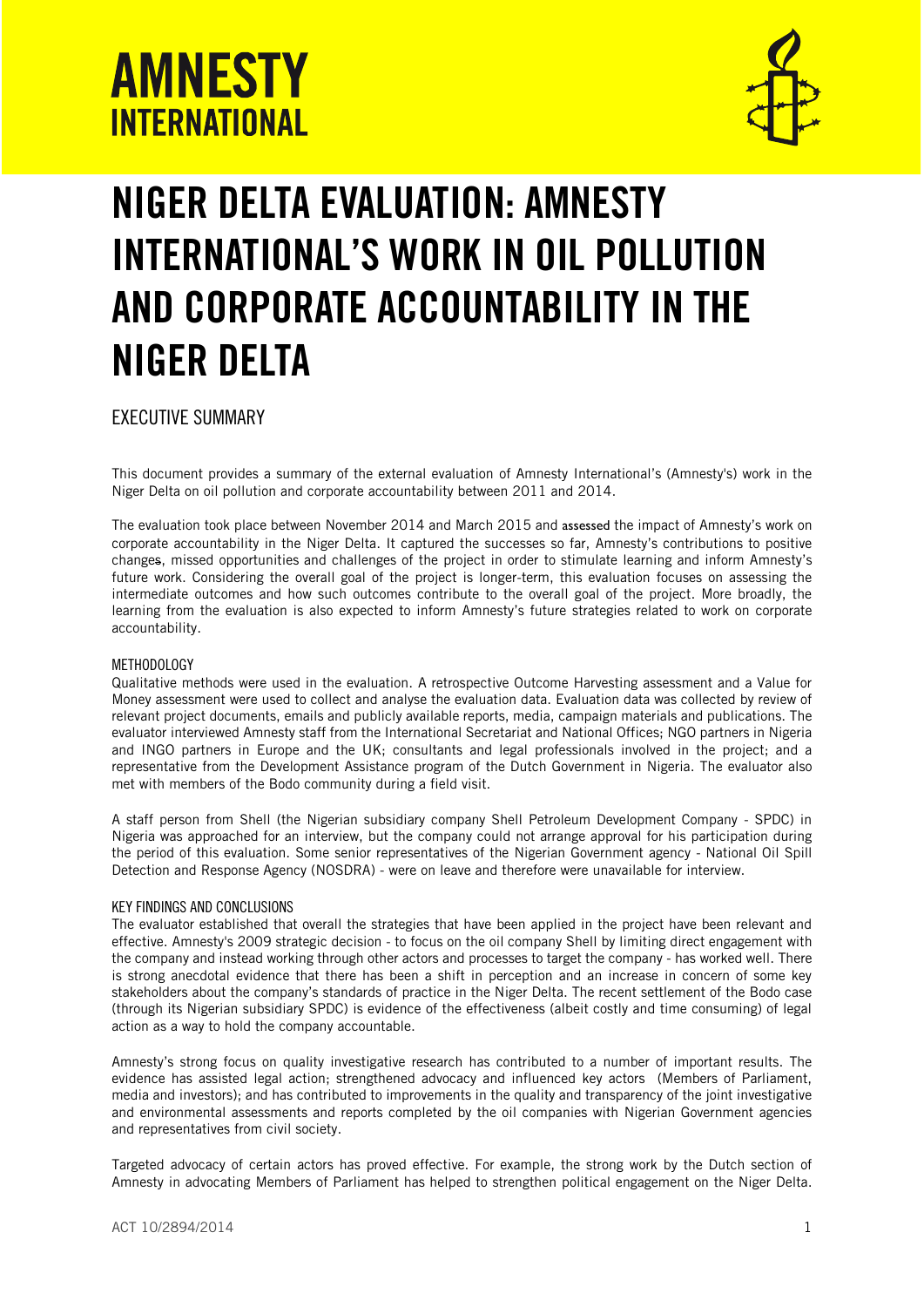## **AMNESTY INTERNATIONAL**



The issue has been raised at high level bilateral discussions between the Dutch and Nigerian Governments that positively influenced the recent action taken by the Government of Nigeria on the recommendations made in the 2011 United Nations Environmental Program (UNEP) report. The work targeting investors was less successful. This is in part was due to difficulties in creating a sense of urgency in investors' minds about the issue; and also challenges that Amnesty faced providing a steady flow of relevant information to investors about the material financial risk.

The strong partnerships that Amnesty has formed with like-minded international NGOs had assisted to strengthen the efficiency and effectiveness of the program through collaboration on joint action and the sharing of resources and expertise. Amnesty has formed strong and positive partnerships with Nigerian NGOs. These NGOs provide an important connection with communities in the Niger Delta. They provide a channel through which Amnesty has supported communities (in legal action, advocacy and capacity development) and has strengthened the quality of the investigative research that has underpinned many of the project's successful results. The local communities value Amnesty's support and collaboration and there is anecdotal evidence of how this has strengthened the confidence and capacity of community members and helped them to take action – for example the legal action in the Bodo court case; being part of monitoring and reporting processes; local advocacy of politicians; and participating in campaign and protest actions.

Amnesty did identify gender as an important issue that needed attention relatively early on in the project. Some positive work has taken place – targeting participation of women in community level training; raising gender issues during dialogue with oil companies; and consideration of women as beneficiaries in the Bodo compensation – however overall the evaluator found the level of activities that have been completed and the outcomes achieved as being low. The evaluator acknowledges that it takes time to create positive change in gender equity in this highly engendered context in the Niger Delta and there is a long history and tradition of exclusion and discrimination against women. Much greater focus is needed in the next phase of the project to support change in this difficult environment where there is relatively little work carried out by other NGOs.

The challenges present in the operating context led Amnesty to make the appropriate decision to target and invest less on activities within Nigeria – for example limited targeting of Government and not pursuing legal cases within Nigeria. As a result there has been little progress made through the project in legislative and regulatory reform. The lack of commitment of the Government of Nigeria is a concern. Progress towards the goal of the project sustaining the impacts of the results achieved to date relies heavily on the presence of stronger regulatory frameworks that government ensures oil companies adhere to. A number of informants expressed the view that Amnesty now needs to take more action within Nigeria. They suggested that government needs to be a stronger focus of the project; and that Amnesty should now consider more strongly targeting other oil companies as well as Shell; advocate and engage more with the local media in Nigeria; and consider supporting legal action within Nigerian courts.

A dedicated Director who has very strong technical skills and expertise has led and made a very strong contribution to the achievements of the project. Under her leadership the choice of strategies, focus of the project and the types of action implemented had been appropriately adapted based on timely and clear analysis of the operating context and understanding of new emergent opportunities.

An internal Working Group made up of different sections of Amnesty was established to help coordination and communication of the project. This group is no longer functioning. Many of the evaluation informants who were members of the Working Group stated that there had been weaknesses in the processes that limited its effectiveness. Overall the evaluator found that within the Amnesty International network there were some problems in coordination and communication. There appears to be a lack of consistent understanding and commitment to the project's strategies by the different sections of the organisation. Dissent in views and preference of working styles is common when staff from different international sections collaborate on a project. However, there is need in the next phase of the project to achieve better coherence and commitment to the work and understanding of how it fits within the broader organisational strategy on corporate accountability.

### RECOMMENDATIONS

The evaluators acknowledge that the project has contributed to positive and important change in an operating context that is challenging and where progress is expected to be incremental. It is recommended that Amnesty continue to the work in the Niger Delta recognising that sustainable change and progress towards the project's goal will require long term commitment from the organisation.